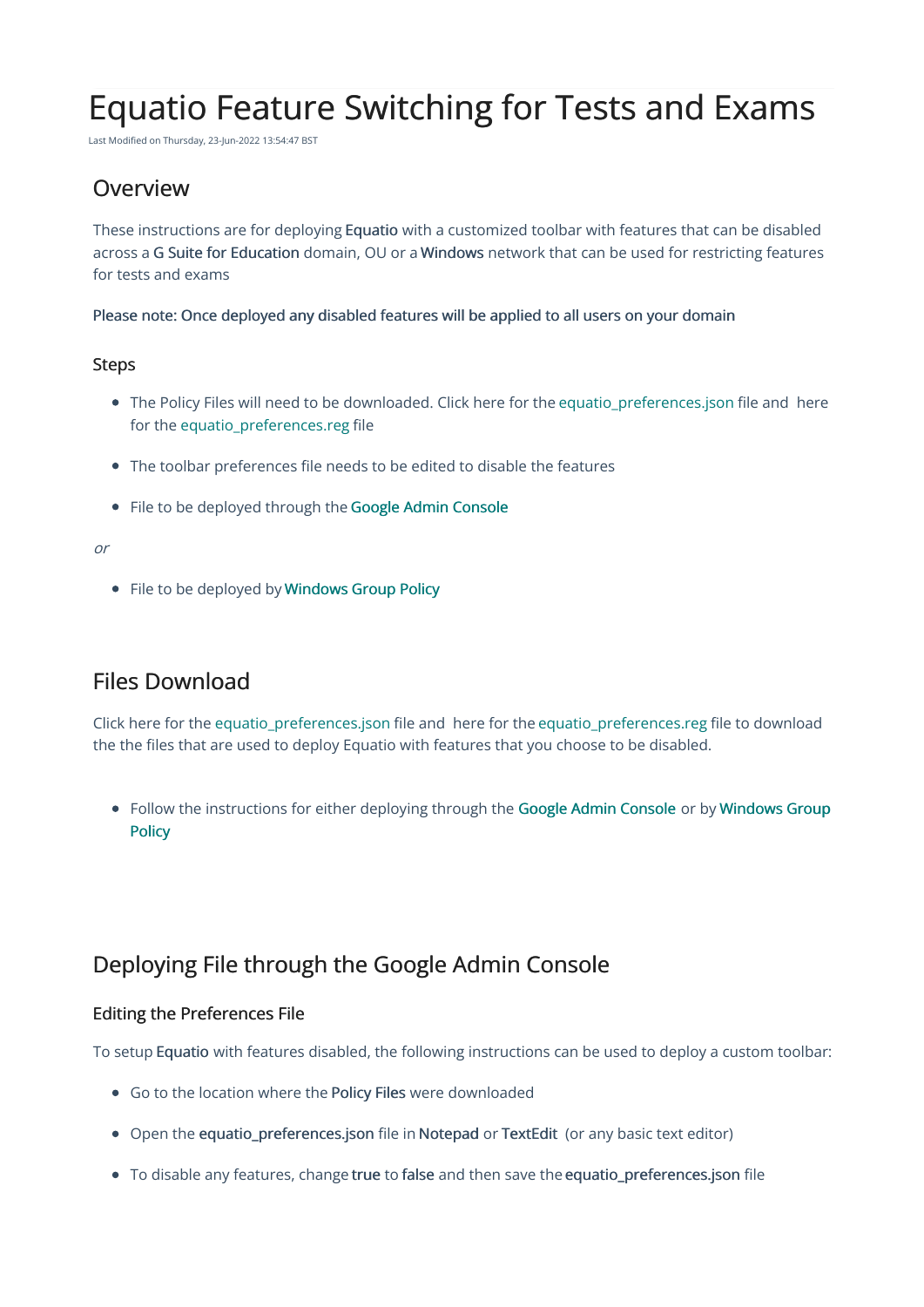

• For example to disable all features excluding the Screenshot Reader change the value in the editor from true to false.



Save the file when finished editing the features to be disabled

### Setting Up in the Google Admin Console

- Login to the Google Admin Console with your G Suite for Education domain administrator account.
- Select "Select Devices > Chrome > Apps & extensions > Users & browsers".
- Locate and select Equatio.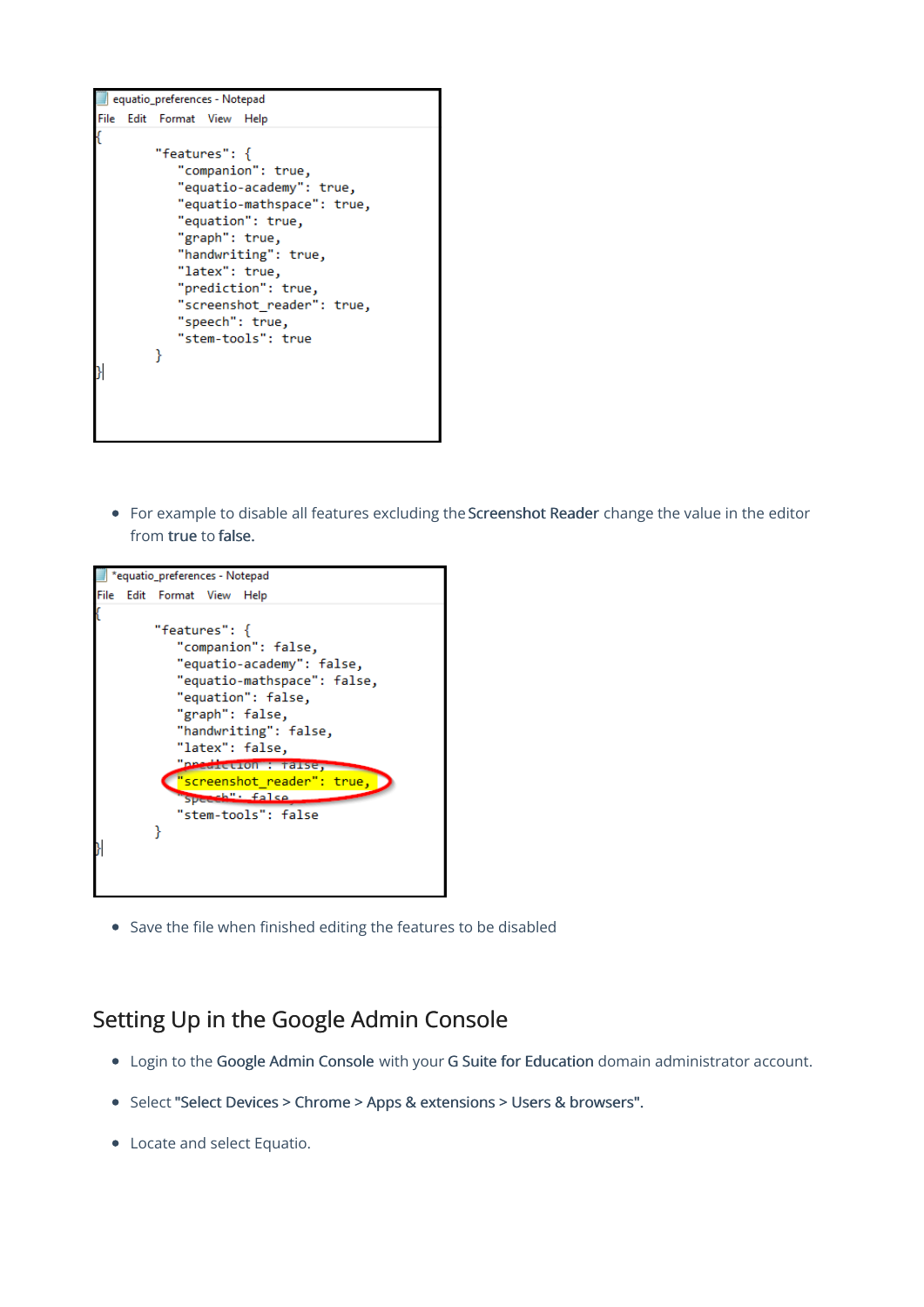| App          |                                                                 | Installation policy                   | Version pinning |
|--------------|-----------------------------------------------------------------|---------------------------------------|-----------------|
| $\heartsuit$ | Equatio - Math made digital<br>hingolefdpdnooamgdldlkjgmdcmcjnc | <b>Allow install</b><br>Locally added |                 |

#### When you select Equatio, the following window will open

| Equatio - Math made digital                                               |  | $\uparrow$ |  |  |  |
|---------------------------------------------------------------------------|--|------------|--|--|--|
| <b>Chrome Web Store options</b>                                           |  |            |  |  |  |
| Include in Chrome Web Store collection<br>Inherited from Google default   |  |            |  |  |  |
| Permissions and URL access                                                |  |            |  |  |  |
| Use default permissions for this organization $\quadblacktriangleright\,$ |  |            |  |  |  |
| <b>Blocked hosts</b>                                                      |  |            |  |  |  |
| One per line. Maximum of 100 URLs.                                        |  |            |  |  |  |
| <b>Allowed hosts</b>                                                      |  |            |  |  |  |
| One per line; allowed hosts override blocked hosts. Maximum of 100 URLs.  |  |            |  |  |  |
| Inherited from Google default                                             |  |            |  |  |  |
| <b>Policy for extensions</b>                                              |  |            |  |  |  |
| Enter a JSON value.                                                       |  |            |  |  |  |
| Inherited from Google default                                             |  |            |  |  |  |

- Copy the text from the equatio\_preferences.json file and paste it into the line Enter a JSON value
- Click the X in the upper right corner and that will save the configuration.

# Deploying File via Group Policy

- Click here for the [equatio\\_preferences.reg](https://fastdownloads2.texthelp.com/equatio/policies/equatio_preferences.reg) file.
- Right click on the equatio\_preferences.reg file and choose Download to save it to a location of your preference